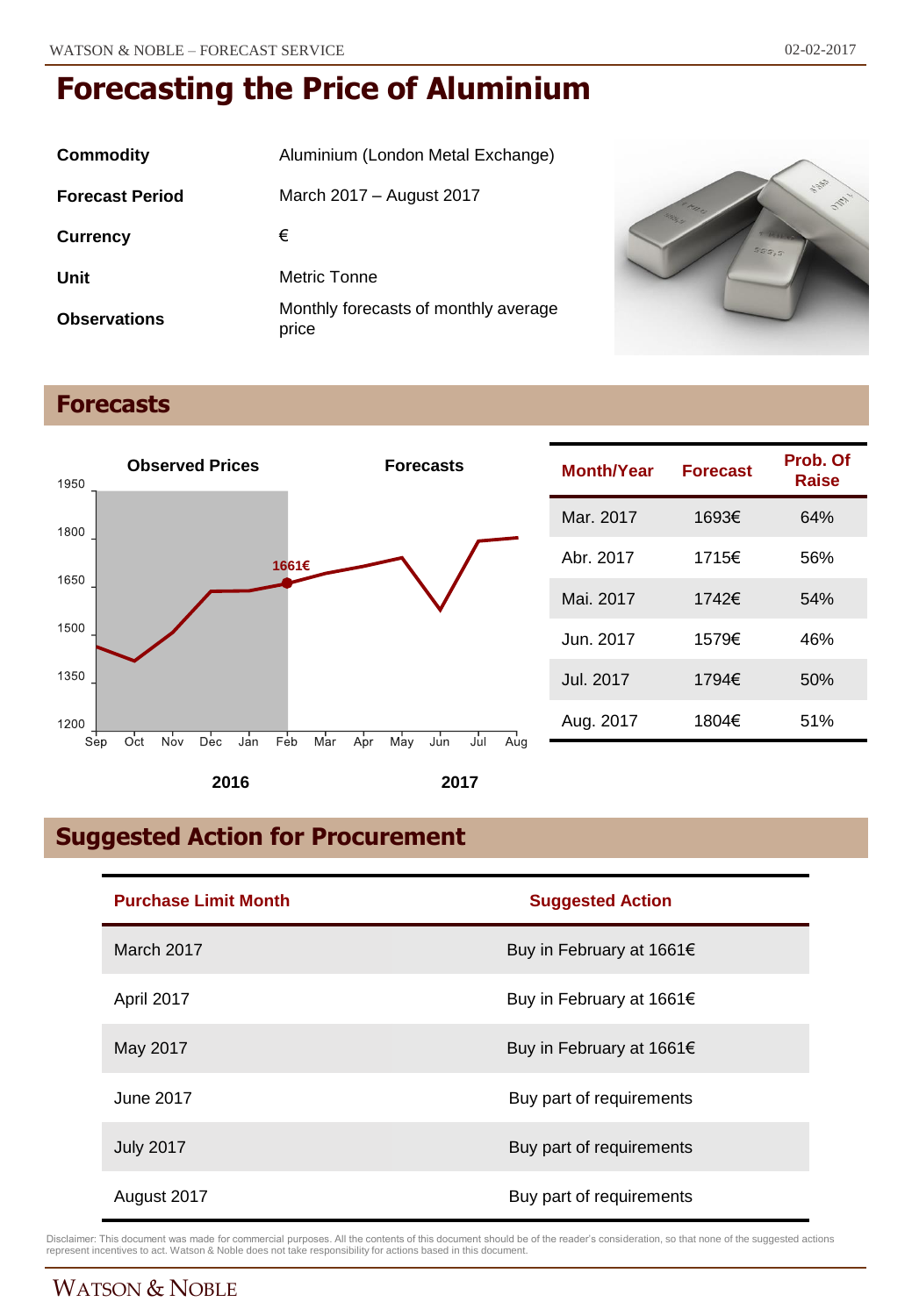## **Impact Analysis: One Month Forecast**



Our algorithm forecasts a higher price of Aluminium in one month: it is expectable that the price increases 1,91% from 1661€ to 1693€ until the beginning of March.

**Indices of Factors**



### **Interpretation**

- Decrease of Supply: Positive pressure of the Supply index
- **Increase of Demand: Positive pressure of the** Demand index
- Positive pressure of the index of Aluminium
- Negative pressure of the index of variables representing the market upstream
- **Considerably positive pressure of the financial index**
- Positive pressure of other commodities and other factors
- Focus on UAE, India, and UK

### **Impact per Country**



Disclaimer: This document was made for commercial purposes. All the contents of this document should be of the reader's consideration, so that none of the suggested actions<br>represent incentives to act. Watson & Noble does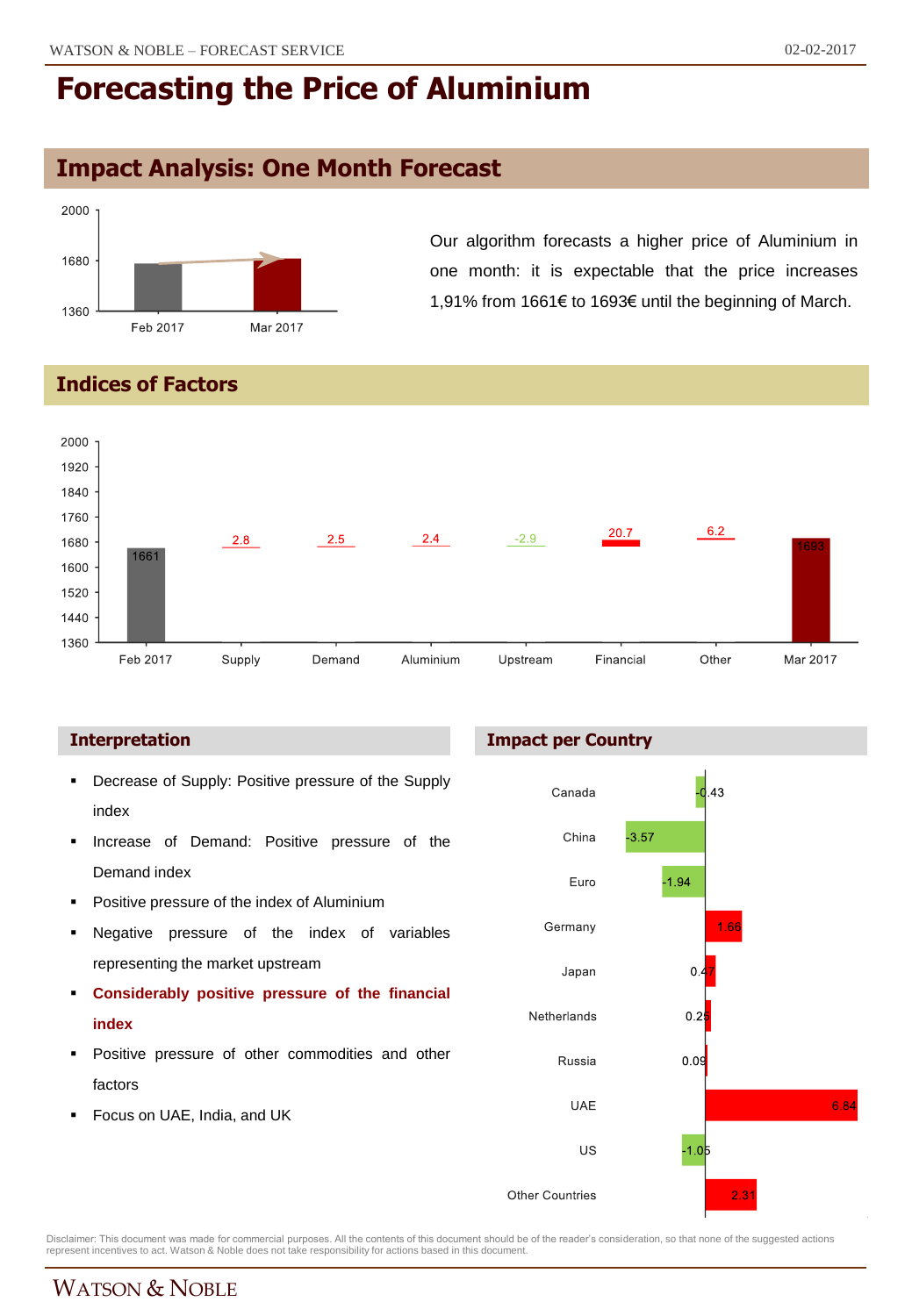## **Impact Analysis: Two Months Forecast**



Our algorithm forecasts a higher price of Aluminium in two months: it is expectable that the price increases 3,25% from 1661€ to 1715€ until the beginning of April.

### **Indices of Factors**



- **Decrease of Supply**: Positive pressure of the Supply index
- **Slight decrease of Demand: Negative pressure of the** Demand index
- Slightly positive pressure of the index of Aluminium
- **Slightly negative pressure of the index of variables** representing the market upstream
- **Considerably positive pressure of the financial index**
- Slightly negative pressure of other commodities and other factors
- Focus on UAE, Euro, and UK

### **Interpretation Impact per Country**



Disclaimer: This document was made for commercial purposes. All the contents of this document should be of the reader's consideration, so that none of the suggested actions<br>represent incentives to act. Watson & Noble does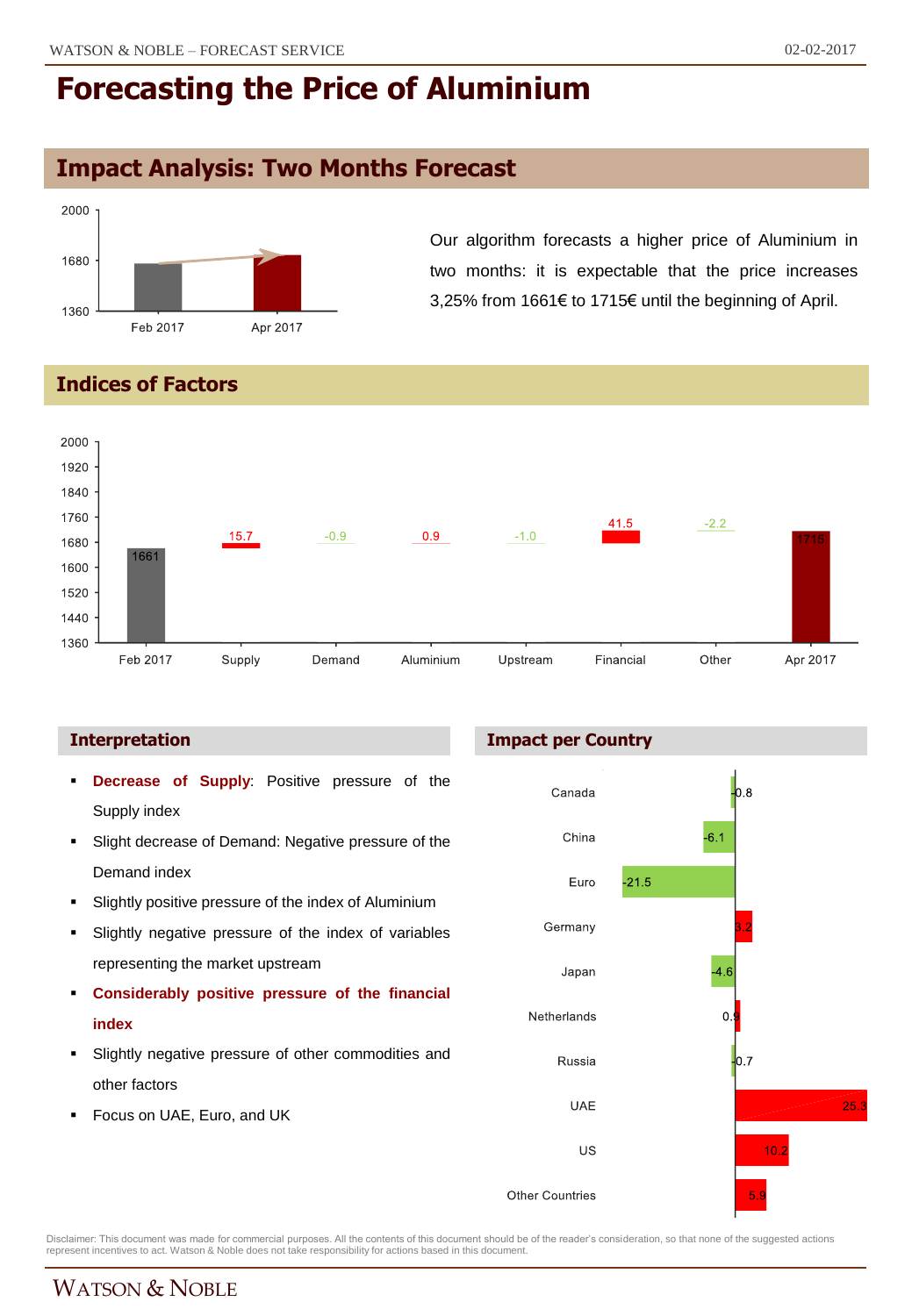$33.7$ 

# **Forecasting the Price of Aluminium**

## **Impact Analysis: Three Months Forecast**



Our algorithm forecasts a higher price of Aluminium in three months: it is expectable that the price increases 4,84% from 1661€ to 1742€ until the beginning of May.

### **Indices of Factors**



### **Interpretation Impact per Country**

 **Considerable decrease of Supply**: Positive Canada pressure of the Supply index China **Slight decrease of Demand: Negative pressure of the** Demand index  $-10.7$ Euro Negative pressure of the index of Aluminium Germany Negative pressure of the index of variables representing the market upstream Japan **Considerably positive pressure of the financial** Netherlands **index** Positive pressure of other commodities and other Russia  $0.4$ factors **UAE** 30. Focus on UAE, India, and Norway US  $6.3$ **Other Countries** 

Disclaimer: This document was made for commercial purposes. All the contents of this document should be of the reader's consideration, so that none of the suggested actions<br>represent incentives to act. Watson & Noble does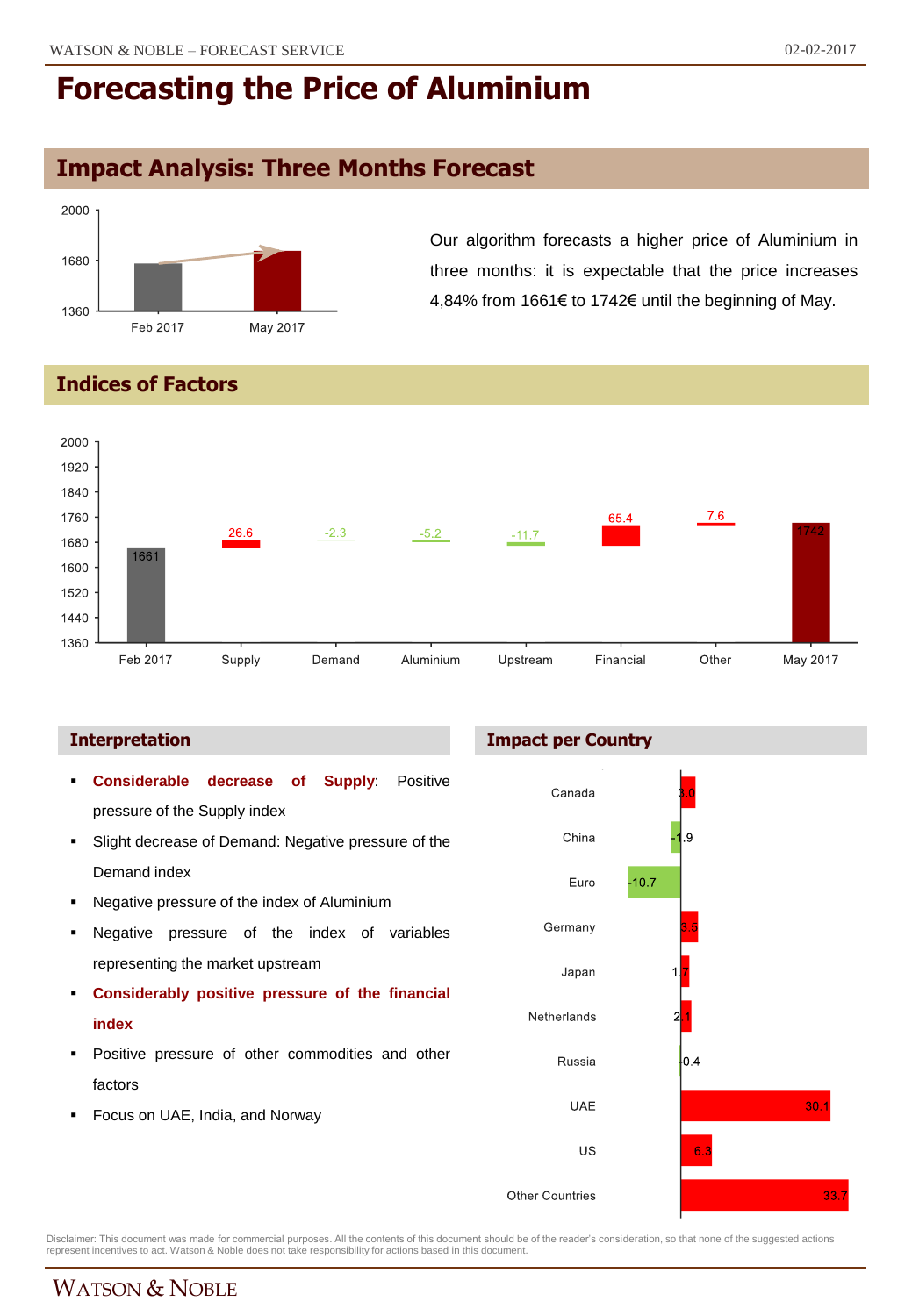## **Impact Analysis: Four Months Forecast**



Our algorithm forecasts a lower price of Aluminium in four months: it is expectable that the price decreases 4,94% from 1661€ to 1579€ until the beginning of June.

### **Indices of Factors**



- **Slight decrease of Supply: Positive pressure of the** Supply index
- **Decrease of Demand**: Negative pressure of the Demand index
- Negative pressure of the index of Aluminium
- **Considerably negative pressure of the index of variables representing the market upstream**
- **Positive pressure of the financial index**
- Negative pressure of other commodities and other factors
- Focus on US, UK, and China

### **Interpretation Impact per Country**



Disclaimer: This document was made for commercial purposes. All the contents of this document should be of the reader's consideration, so that none of the suggested actions<br>represent incentives to act. Watson & Noble does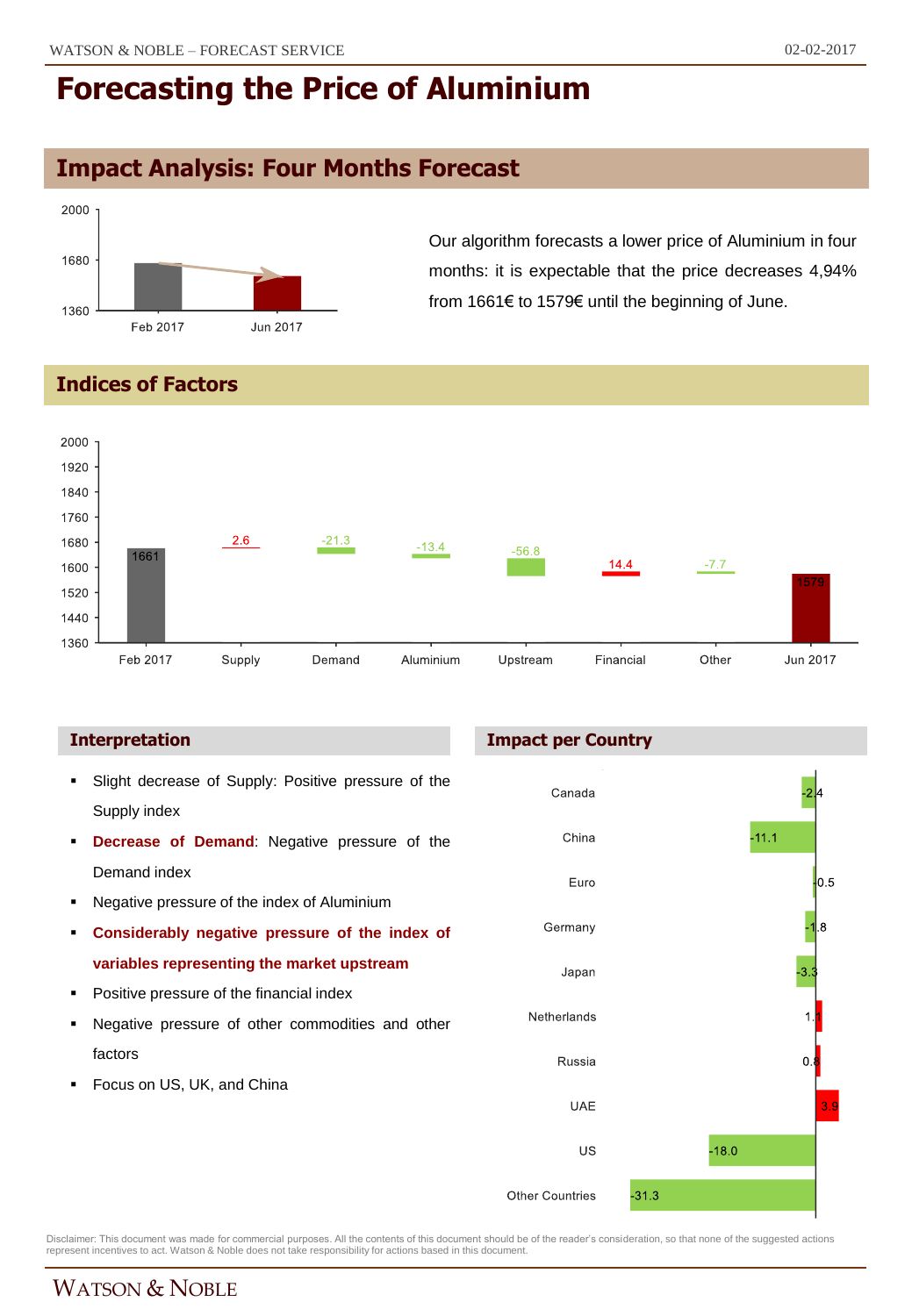## **Impact Analysis: Five Months Forecast**



Our algorithm forecasts a higher price of Aluminium in five months: it is expectable that the price increases 7,98% from 1661€ to 1794€ until the beginning of July.

### **Indices of Factors**



### **Interpretation Impact per Country**

 **Considerable decrease of Supply**: Positive Canada pressure of the Supply index China **Considerable increase of Demand**: Positive pressure of the Demand index  $-13.4$ Euro Negative pressure of the index of Aluminium Germany Slightly negative pressure of the index of variables representing the market upstream Japan  $\mathbf{0}$  **Considerably positive pressure of the financial**  $11.3$ Netherlands **index** Positive pressure of other commodities and other Russia  $0.1$ factors **UAE**  Focus on India, UAE, and Norway US  $9.4$ 45.6 Other Countries

Disclaimer: This document was made for commercial purposes. All the contents of this document should be of the reader's consideration, so that none of the suggested actions<br>represent incentives to act. Watson & Noble does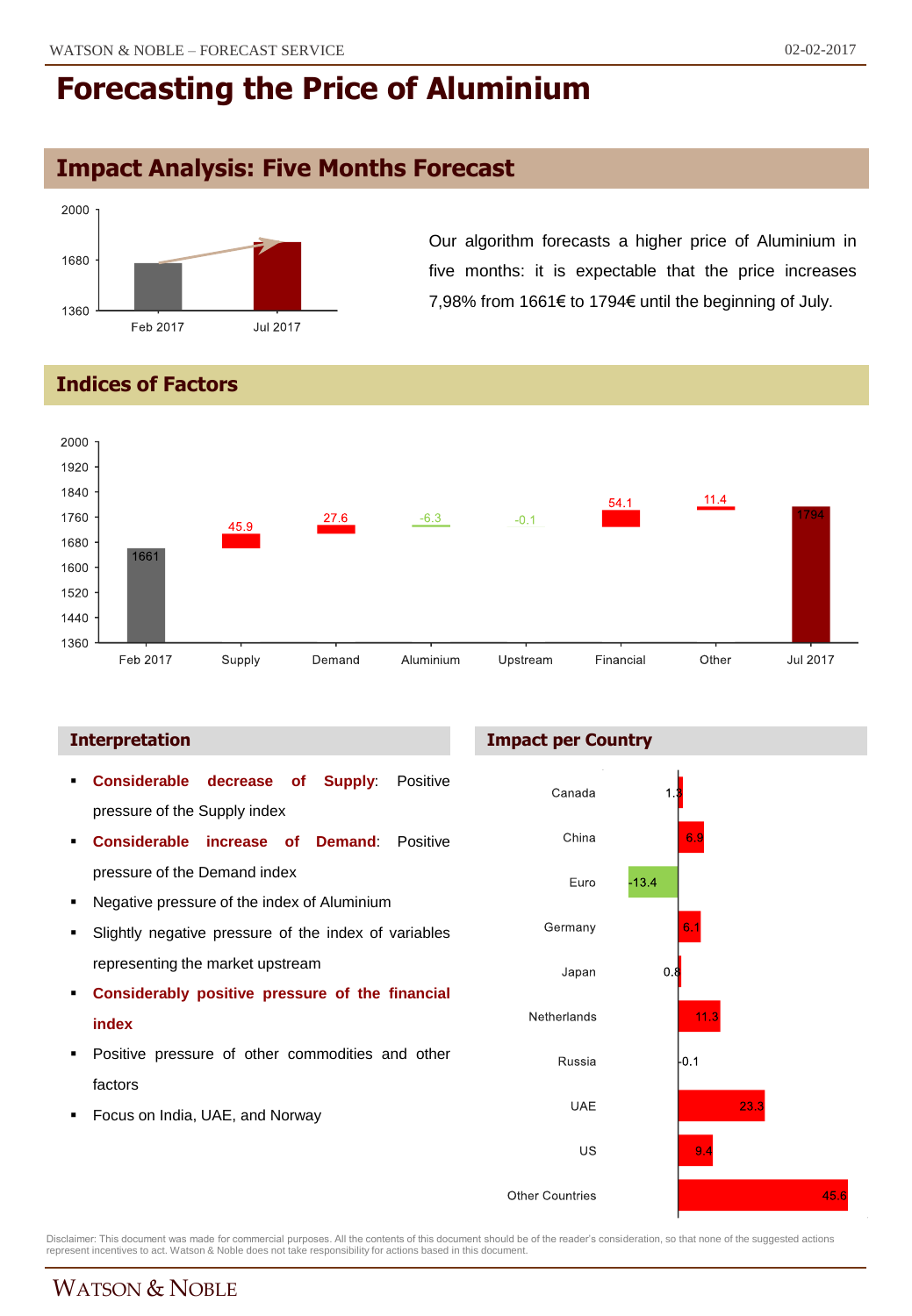## **Impact Analysis: Six Months Forecast**



Our algorithm forecasts a higher price of Aluminium in six months: it is expectable that the price increases 8,59% from 1661€ to 1804€ until the beginning of August.

### **Indices of Factors**



### **Interpretation Impact per Country**



Disclaimer: This document was made for commercial purposes. All the contents of this document should be of the reader's consideration, so that none of the suggested actions<br>represent incentives to act. Watson & Noble does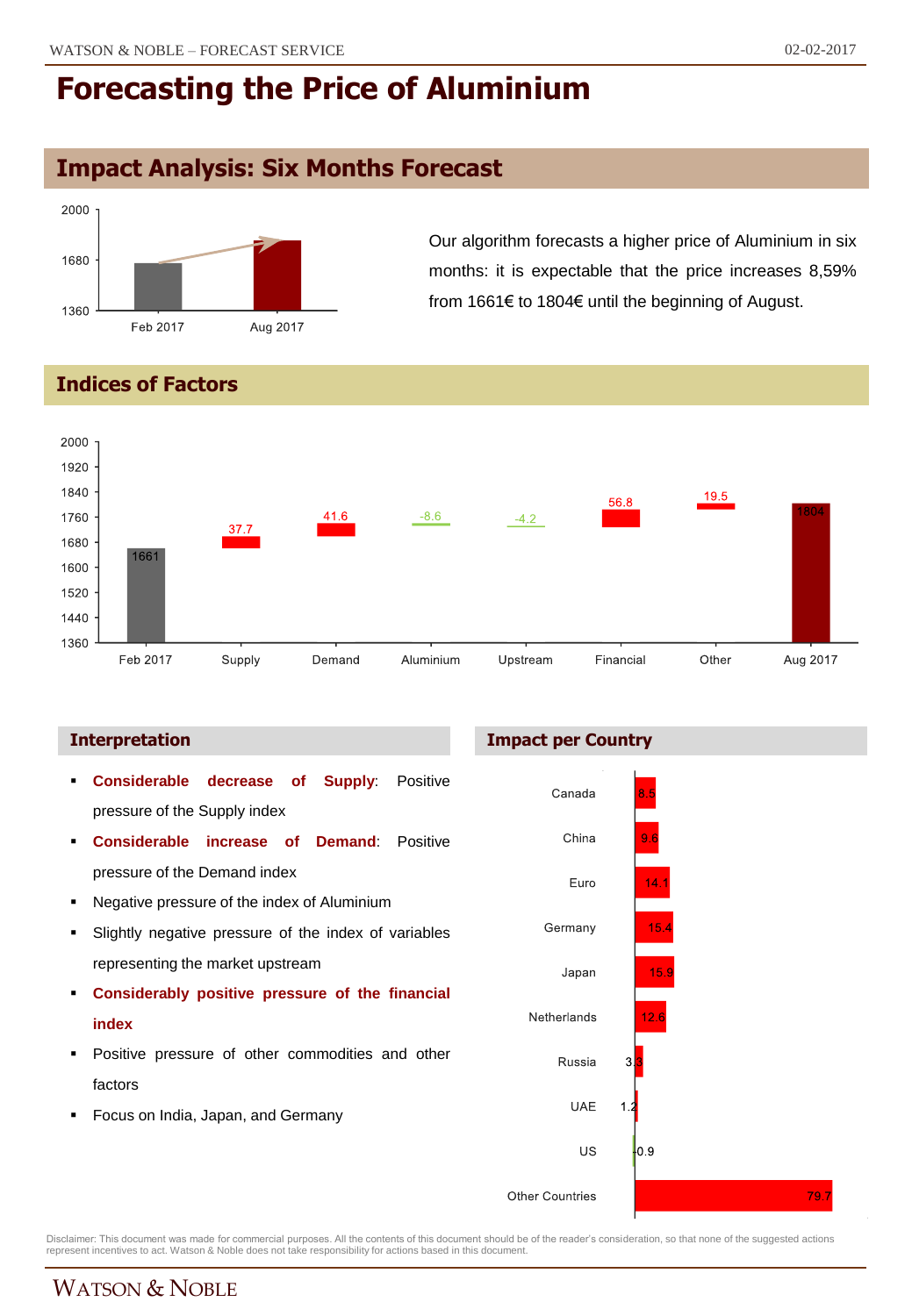## **APPENDIX I – Technical Explanation of the Impact Analysis**

In this appendix, we explain the impact analysis of the factors that most contribute for our forecasts.

This Impact Analysis is conducted individually for **each time horizon**, allowing for a distinction between the indices of variables that contribute for our forecasts at short and medium run.

For each time horizon, our analysis has **two components**: first, we present the impact of variables grouped by **indices of factors**; second we present the impact of variables grouped by **indices of countries.**

### **Indices of Factors**

**Indices of factors** are indices of the weighted contributions of the variables grouped in those factors.

**Supply Index:** composed of macroeconomic variables of the producing and exporting countries. It includes variables such as production, exchange rates, inflation, monetary policy, and wages. For example, an increase in wages implies higher production costs which should (in linear, general, and *ceteris paribus* terms) generate an incentive to increase prices;

**Demand index:** composed of macroeconomic variables of the consuming and importing countries. It includes variables such as production, exchange rates, inflation, monetary policy, and wages. For example, a decrease in a consumer confidence index should (in linear, general, and *ceteris paribus* terms) increase savings and decrease demand, leading to lower prices;

**Aluminium Index**: composed of variables related to Aluminium. It includes variables such as the price of Aluminium in different regions of the world and exports, imports, and producer prices of Aluminium in some countries. For example, an increase in the price of Aluminium in other region may imply an increase in the price of Aluminium in Europe due to arbitrage movements;

**Upstream index:** composed of variables related to Aluminium Ore and Oil. It includes variables such as the price and exports, imports, and producer prices of the inputs in some countries. For example, an increase in the price of Oil should (in linear, general, and *ceteris paribus* terms) generate an increase in the price of Aluminium;